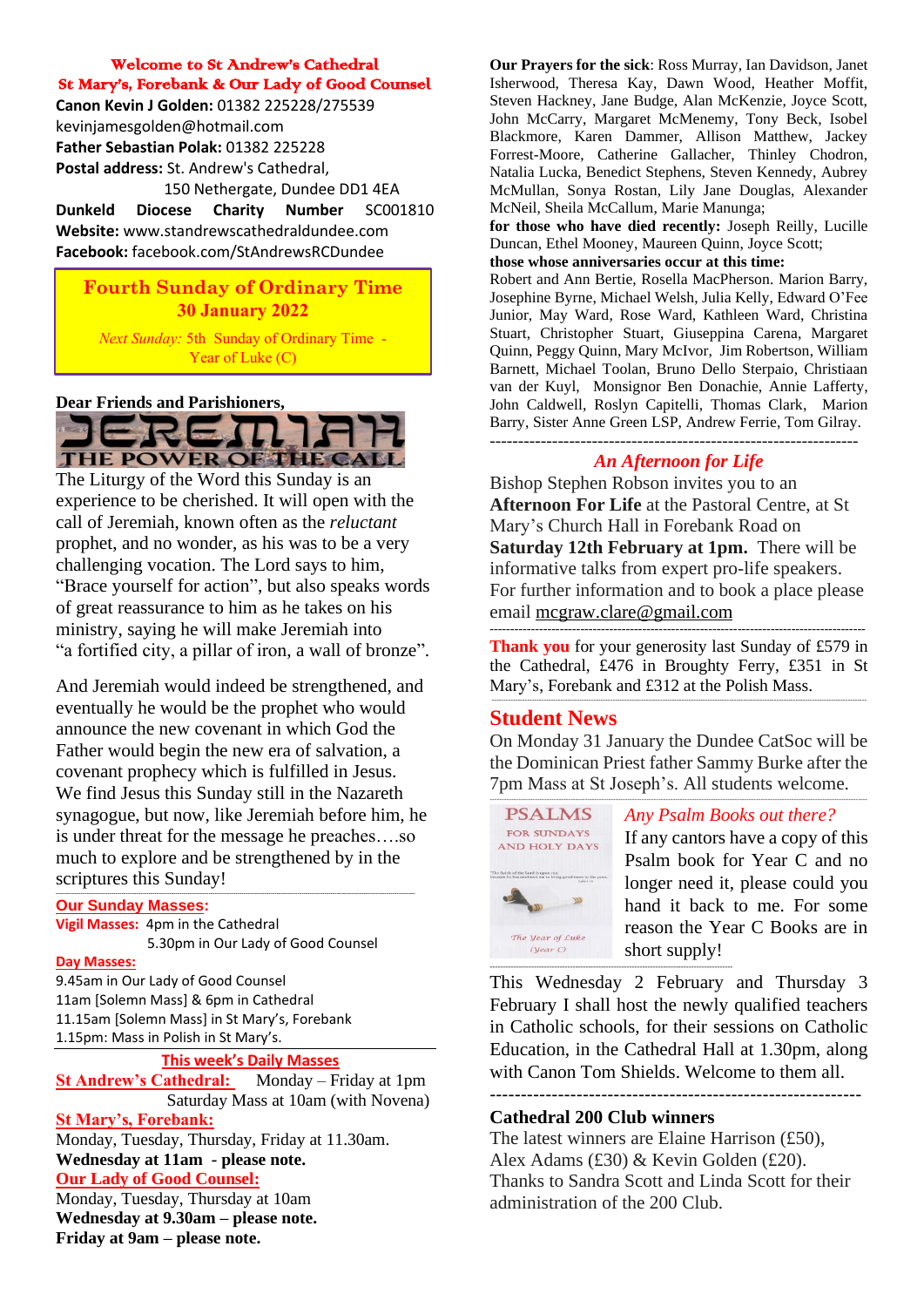# *In Synod, Journeying together*



Last Sunday's Gospel couldn't have been more appropriate for taking the first step in the Synod process. Remember the scene - the synagogue at Nazareth – an enthralled audience – and the arresting themes of that first great homily of Jesus: *Good News – liberty – healing* – the *opening of eyes -* the *proclamation of the year of favour*…and above all *fulfilled as they listened.* He is the Reality, the Presence, the Power…..they had just been dreaming of the possibly up till then, but now he is in their midst.

I reflected in the homily last Sunday that like the Lord, Pope Francis also proclaims good news, liberation and healing; like Jesus he seeks to put that dream into reality. Like Ezra and Nehemiah of last Sunday's scripture, the Holy Father could be called an "enterprising strategist": what he is seeking to do in this synodal approach to the Church is surely to fulfil the hopes and aspirations of the Second Vatican Council when the Church sought to open herself more authentically to the world and *stand up joyfully on the mountain-top* (to use an Old Testament expression) and joyfully proclaim the good tidings of the Messiah in our midst.

#### **So what will our synodal participation look like in the Diocese of Dunkeld?**

The first stage of the synod will be the opportunity to complete a simple and anonymous questionairre: it will be on line from this Friday 4 February; this is the most basic level of participation; you will be able to complete on line or in paper form.

**Next Sunday 6 February** there wilk be a introduction to the Synod given at each of our Masses and the paper form of the questionnaire will be launched and distributed. While you can simply fill it in and submit it yourself online or in the paper form, there will also be the opportunities to participate in a Listening and Sharing Group. A number of your participated in an such an experience during our Advent Day in St Mary's, Forebank, and I have asked some of those who facilitated the groups on that day to once again facilitate our listening groups in the parish where we will be gather around the scripture and pray about where the Holy Spirit is leading us at this time.

**On Saturday 19 February** there will be a gathering for the facilitators in St. Mary's, Forebank, which will be important for our communal confidence and our growth in reverence as we embark on this process. It will last from 10.30am until 1p.m.

The parish group listening sessions will take place during the season of Lent. I would appreciate your thoughts on how best to convene these parish sessions; it is important that everyone who wants to take part has the opportunity to do so and in our parishes we will also welcome any others who may be unable to access the opportunity in their own parish - for whatever reason - to join us.

The responses of the Listening Sessions will be collated in our diocese, and the Bishops' diocesan group will then have the task of synthesising the responses before the bishop takes the responsibility of sharing this synthesis with all of us and eventually submitting it to the Holy Father in August of this year.



The synod process will be a chance for us to revive our parish pastoral councils and parish Pastoral meetings. Each parish has their own experience of these and I would

welcome your thoughts about how best to proceed. I favour a very fluid approach to pastoral councils: like the synod process itself, "they are not a parliament", as the Pope says. The business of the PPC is the business of the Good News; the proclaiming and living of the Gospel of Christ in the midst of the community. I would welcome your thoughts on the revival of the PPCs and parish meetings, building on what has gone before.

For a synodal Church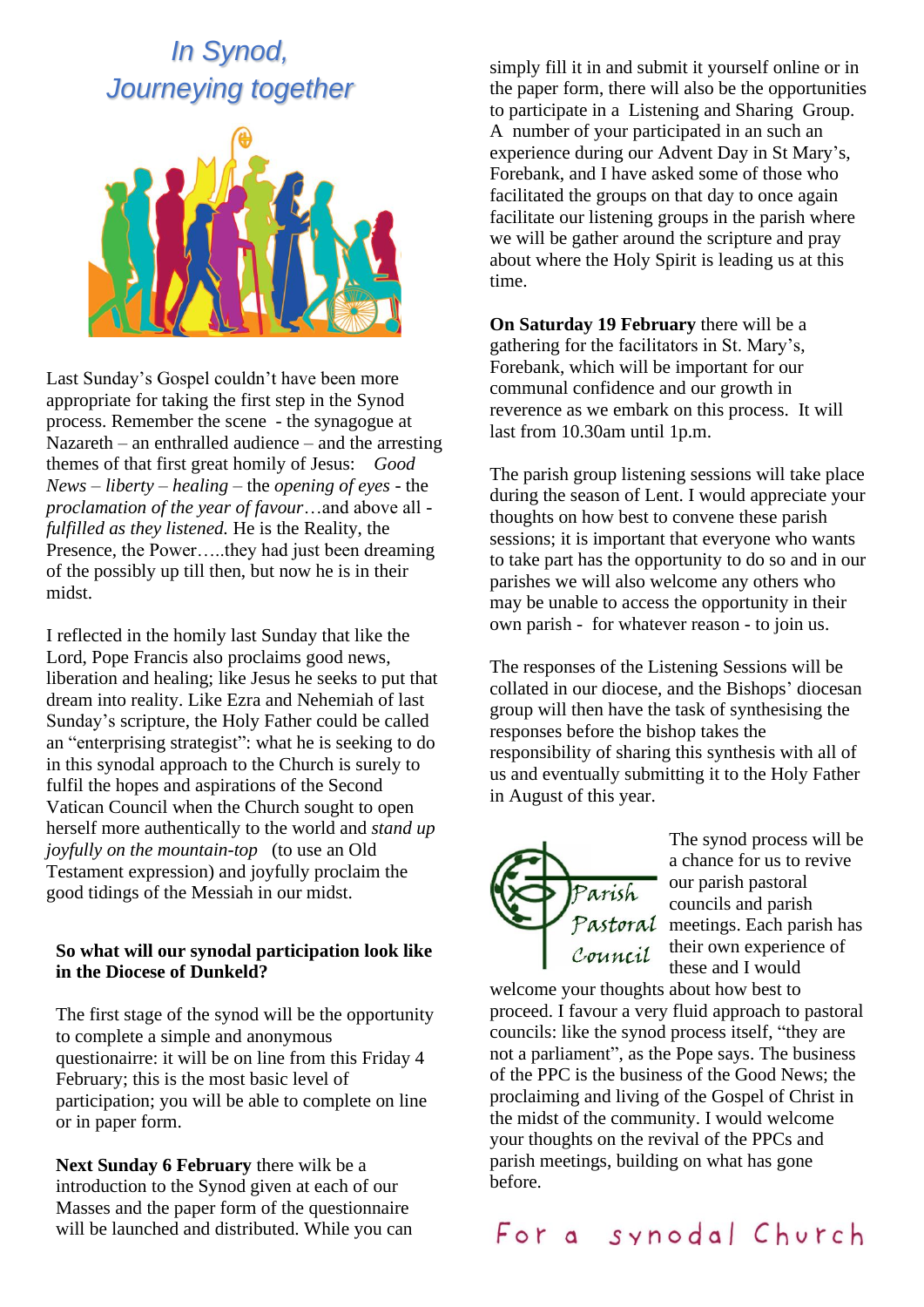

You can access a talk on the internet by lay theologian Raphael Luciani in which he explores the vision of the Church behind the synodal process of a more profound *walking together* that Pope Francis is promoting in the church and inviting us more deeply into Communion, Participation, and Mission.

*What an important opportunity for the Church this is,* Rafael says; he calls it a "kairos" moment, a Greek word meaning "the opportune time", the seminal moment. He further emphasises a viewpoint that I have felt myself since the time was synod was first mentioned that it is really seeking to be a fulfilment of the vision of the Second Vatican Council, a bringing to reality of the dream of its two major blueprint documents of the Church – the actual Constitution on the Church, known as *Lumen Gentium* because of its first two words in the Latin text, and the Pastoral Constitution on the Church in the Modern World, known as *Gaudium et Spes* (Joy and Hope) for the same reason.

The link to Rafael's session is: https//youtu.be/uWAmk32qNoc

Pope Francis has this very sound theology behind him as he invites the Church, that is, all of us, to journey more purposefully together. When you have the opportunity to fill in the questionnaire it is vital that you speak from your heart and not be afraid to answer honestly and elaborate your feelings and thoughts. It will be important to pray before the completing the questionnaire, asking the Holy Spirit to open your heart and mind and guide you. Why not pray the words of that beautiful hymn to the Holy Spirit we sang at some of the Masses last Sunday, Come down O love divine:

Here is its first stanza, so appropriate:

*Come down, O love divine! Seek thou this soul of mine and visit it with thine own ardour glowing. O Comforter, draw near, within my heart appear and kindle it, thy holy flame bestowing.*



The Annual Ecumenical World Day of Prayer takes place on Friday 4 March and has been prepared by the Christian Women of England, Wales and Northern Ireland with this biblical theme, *I know the plans I have for you.*

The Cathedral World Day of Prayer service will take place at 2.30pm in the Cathedral that day and all are welcome. I shall let publicise the other times and venues of the services when I know them.

-----------------------------------------------------------------------------------------------------------------------------------------------

### **Safeguarding Review**

The Social Care Institute for Excellence is **conducting an external, independent review of safeguarding arrangements in the Catholic Church in Scotland.** 

The independent team want to hear from people with first-hand experience of how people in diocesan roles have responded, or failed to respond to disclosures of abuse or sharing of concerns. They want to understand what is working well and what has gone wrong in the past. They are looking at the responses of people in diocesan roles to knowledge of abuse by clergy or risks posed by clergy and others in Church-related roles, paid or voluntary.

The diocese will have no role in this except to help to publicise that the audit is taking place and that the external team want to hear from abuse survivors.

We recommend that you speak to SCIE staff directly. Nobody at any level in the Church will be told that you are taking part. What you tell SCIE will be confidential and will not be shared with the diocese except as part of an overall report which will absolutely not identify you.

SCIE expects the diocese to publish the report. Copies of the report will be made available to survivors. If you feel able to contribute, please contact SCIE directly:

By email on **learningtogether@scie.org.uk**  By phone on 07921 251614